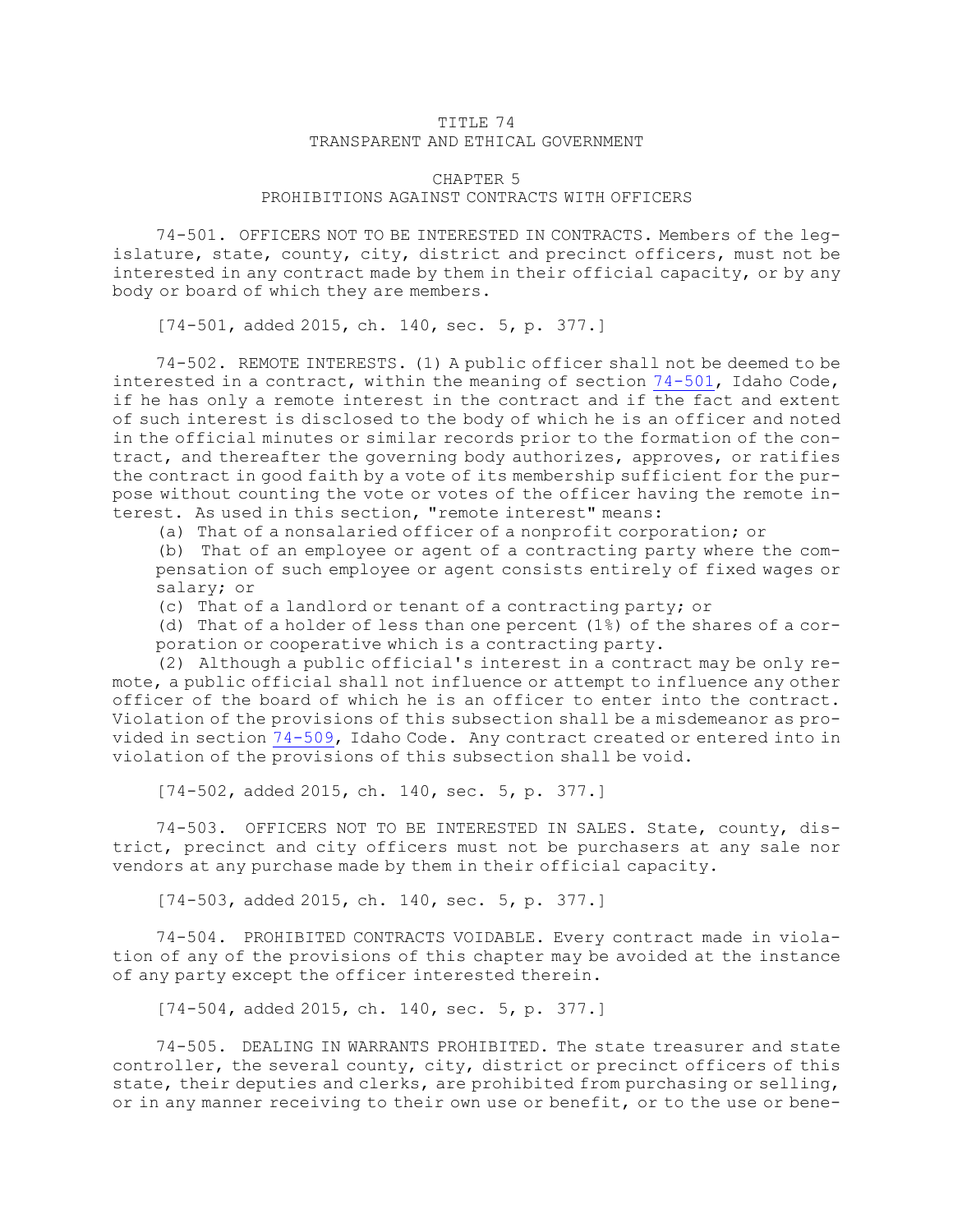fit of any person or persons, whatever, any state, county, or city warrants, scrip, orders, demands, claims, or other evidences of indebtedness against the state, or any county or city thereof, except evidences of indebtedness issued to or held by them for services rendered as such officer, deputy or clerk, and evidences of the funded indebtedness of such state, county, city, district or corporation.

[74-505, added 2015, ch. 140, sec. 5, p. 377.]

74-506. AFFIDAVIT OF NONVIOLATION A PREREQUISITE TO ALLOWANCE OF AC-COUNTS. Every officer whose duty it is to audit and allow the accounts of other state, county, district, city or precinct officers, must, before allowing such accounts, require each of such officers to make and file with him an affidavit that he has not violated any of the provisions of this chapter.

[74-506, added 2015, ch. 140, sec. 5, p. 377.]

74-507. PROVISIONS OF CHAPTER VIOLATED -- DISBURSING OFFICER NOT TO PAY WARRANTS. Officers charged with the disbursement of public moneys must not pay any warrant or other evidence of indebtedness against the state, county, city or district, when the same has been purchased, sold, received or transferred contrary to any of the provisions of this chapter.

[74-507, added 2015, ch. 140, sec. 5, p. 378.]

74-508. SUSPENSION OF SETTLEMENT OR PAYMENT -- PROSECUTION OF OFFEND-ERS. Every officer charged with the disbursement of public moneys, who is informed by affidavit that any officer whose account is to be settled, audited, or paid by him, has violated any of the provisions of this chapter, must suspend such settlement or payment, and cause such officer to be prosecuted for such violation.

[74-508, added 2015, ch. 140, sec. 5, p. 378.]

74-509. VIOLATION. <sup>A</sup> violation of the provisions of this chapter, unless otherwise provided, is <sup>a</sup> misdemeanor and shall be punished by <sup>a</sup> fine not exceeding one thousand dollars (\$1,000), or incarceration in the county jail for <sup>a</sup> period not exceeding one (1) year, or by both such fine and incarceration.

[74-509, added 2015, ch. 140, sec. 5, p. 378.]

74-510. NONCOMPENSATED PUBLIC OFFICIAL -- EXCEPTION. When <sup>a</sup> person is <sup>a</sup> public official by reason of his appointment or election to <sup>a</sup> governing board of <sup>a</sup> governmental entity for which the person receives no salary or fee as compensation for his service on said board, he shall not be prohibited from having an interest in any contract made or entered into by the board of which he is <sup>a</sup> member, if he strictly observes the procedure set out in section [18-1361A](https://legislature.idaho.gov/statutesrules/idstat/Title18/T18CH13/SECT18-1361A), Idaho Code.

[74-510, added 2015, ch. 140, sec. 5, p. 378.]

74-511. VIOLATION RELATING TO PUBLIC CONTRACTS. Officers shall not commit any act prohibited by section [67-9230](https://legislature.idaho.gov/statutesrules/idstat/Title67/T67CH92/SECT67-9230), Idaho Code, violations of which are subject to penalties as provided in section [67-9231](https://legislature.idaho.gov/statutesrules/idstat/Title67/T67CH92/SECT67-9231), Idaho Code,